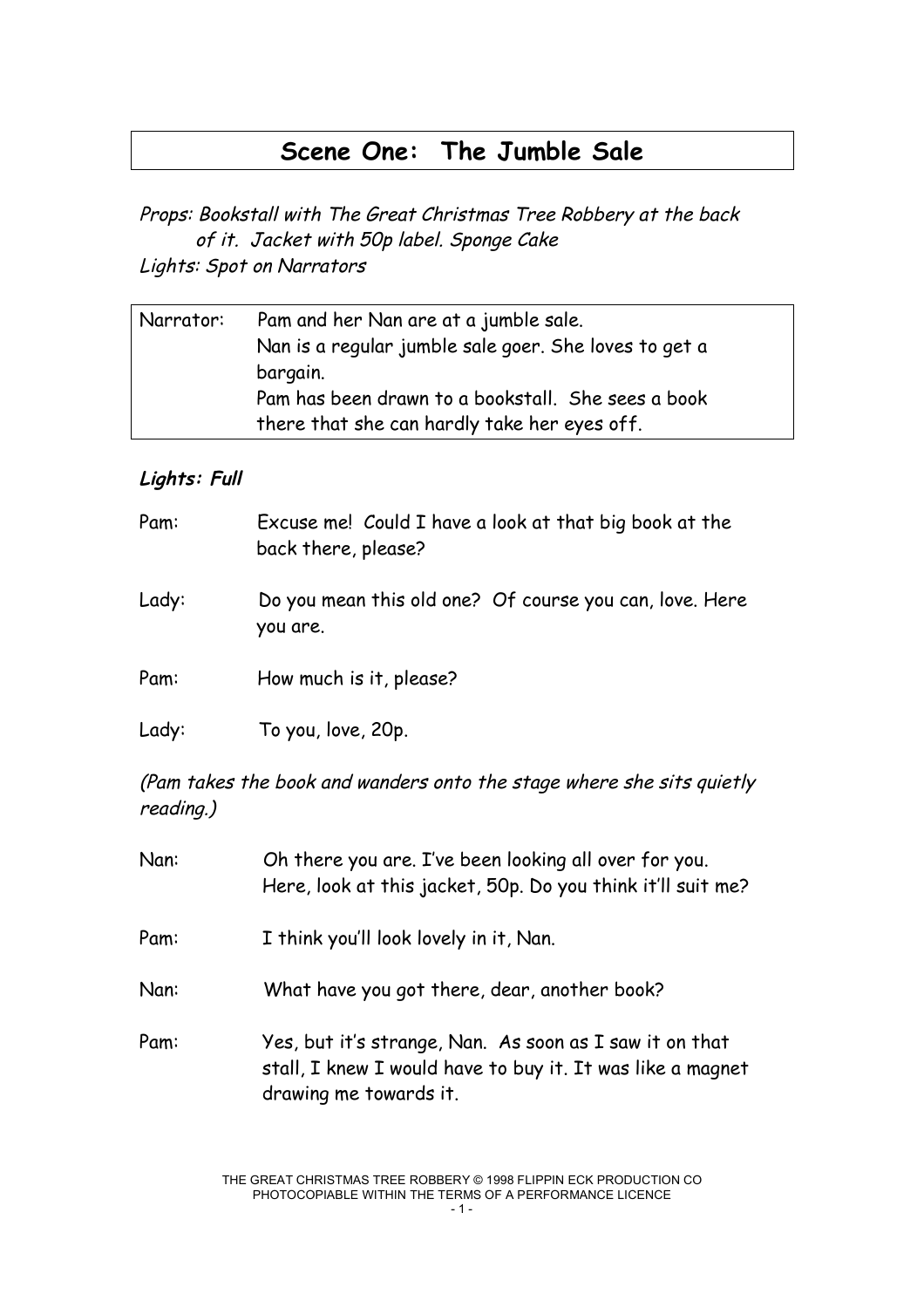Nan: Cor! You've been reading too many fantasy stories, Pam. It just looks like a dusty old book to me. You've always had your nose in a book, haven't you, my little bookworm?

### **SONG: SHE'S A BOOKWORM**

- Nan: Come on, Pam! We'd better get back. I've got us a lovely iced sponge from that cake stall to have with our cuppa.
- Pam: Oh great! I hope it's as nice as your cakes, Nan.
- Nan: We'll have to save a bit for those football-mad brothers of yours.

#### **LINK-UP MUSIC**

#### **Lights: Blackout**

**Props: Remove bookstall. Bring on two beds with pillows & duvets. GCTR book. Football magazines.**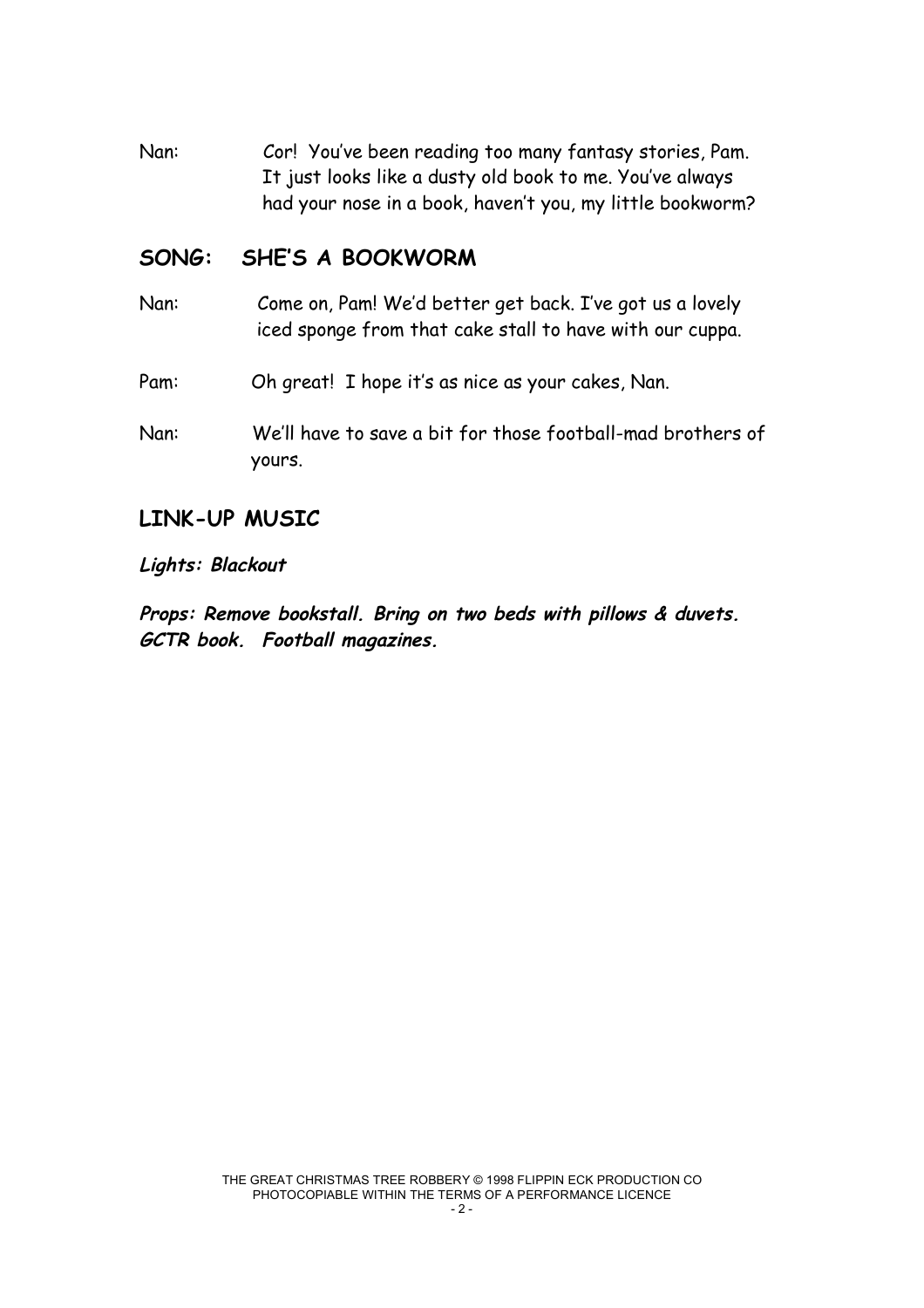# **Scene Two: In The Bedroom That Night**

#### **Lights: Spot on Narrators**

| Narrator: Pam has been glued to the book all day and now it's |
|---------------------------------------------------------------|
| bedtime. She shares a room with her little brother, Zac,      |
| who's football crazy.                                         |

#### **Lights: Full**

(The children are lying in their beds reading.)

- Pam: Zac, this is really the most amazing book I have ever read. Here let me read some of it to you. "That night, when all the children were in bed, the Great Christmas Tree Robbery took place."
- Zac: We've just bought a new player.
- Pam: Zac! I'm reading to you.
- Zac: Oh, I don't want to hear a stupid Christmas story. Let me tell you about the new winger we've just bought. He's our biggest signing. He's from Millwall.

Pam: Do you ever talk about anything but football?

Zac: No, I just love football.

# **SONG: FOOTBALL CRAZY**

(Mum comes in.)

Mum: I think it's time you two were asleep. We're going to buy a Christmas tree in the morning. Do you both want to come to the market to get it?

Zac: Yeah!

THE GREAT CHRISTMAS TREE ROBBERY © 1998 FLIPPIN ECK PRODUCTION CO PHOTOCOPIABLE WITHIN THE TERMS OF A PERFORMANCE LICENCE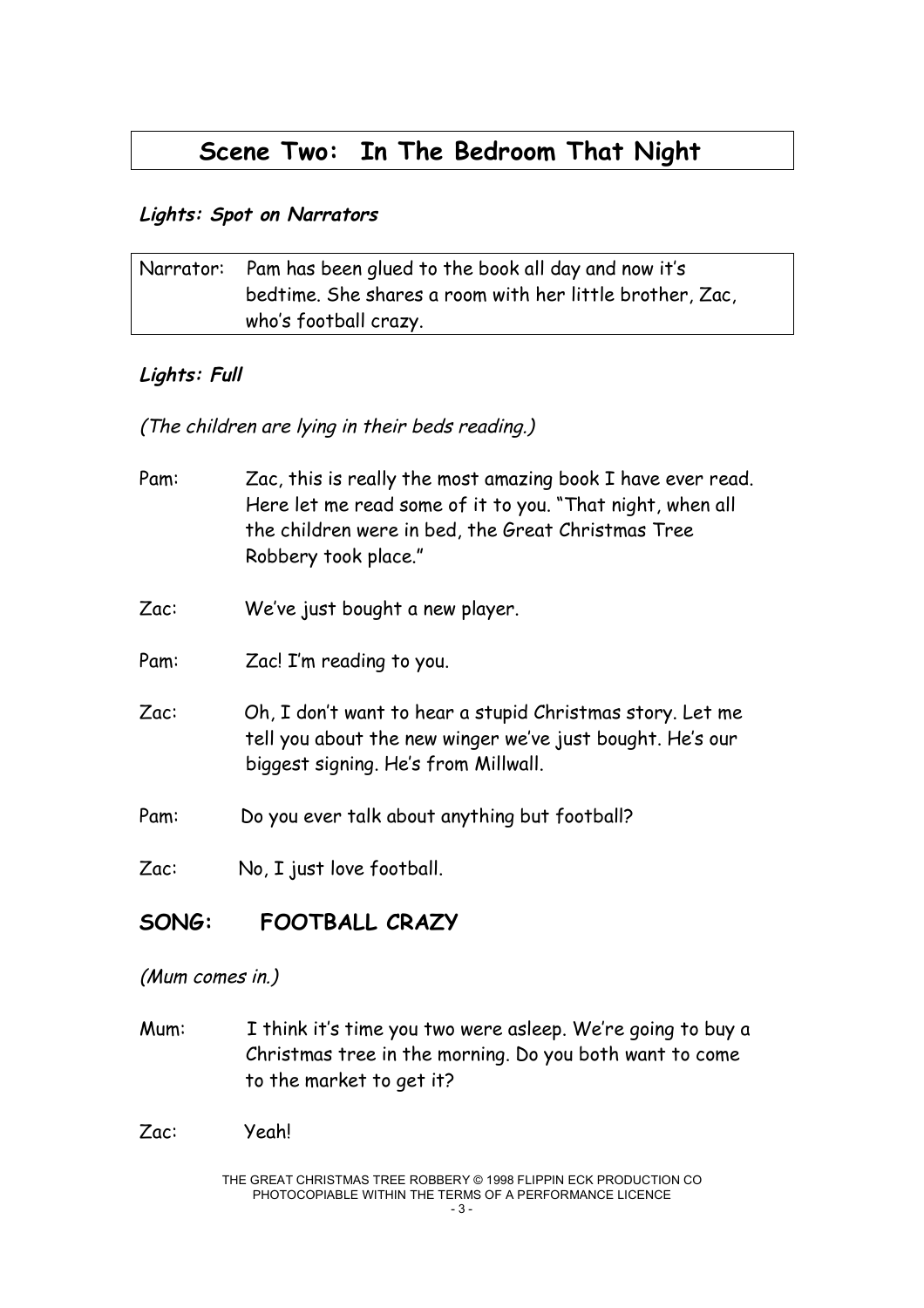Pam: Yes please. Can we get a really big one this year, mum, like the children in my story have?

Zac: Yeah, a great big one that touches the ceiling!

Pam: We always get a little one.

Mum: We'll see. If it's too big there won't be any room for us.

(She kisses them both,)

Goodnight! See you in the morning!

#### **LINK-UP MUSIC**

**Lights: BLACKOUT Props: Remove beds & mags. Bring on christmas tree, box of decorations – including: Teddy, Wooden Santa & Little Trixie, Trixie lights, TV and couch**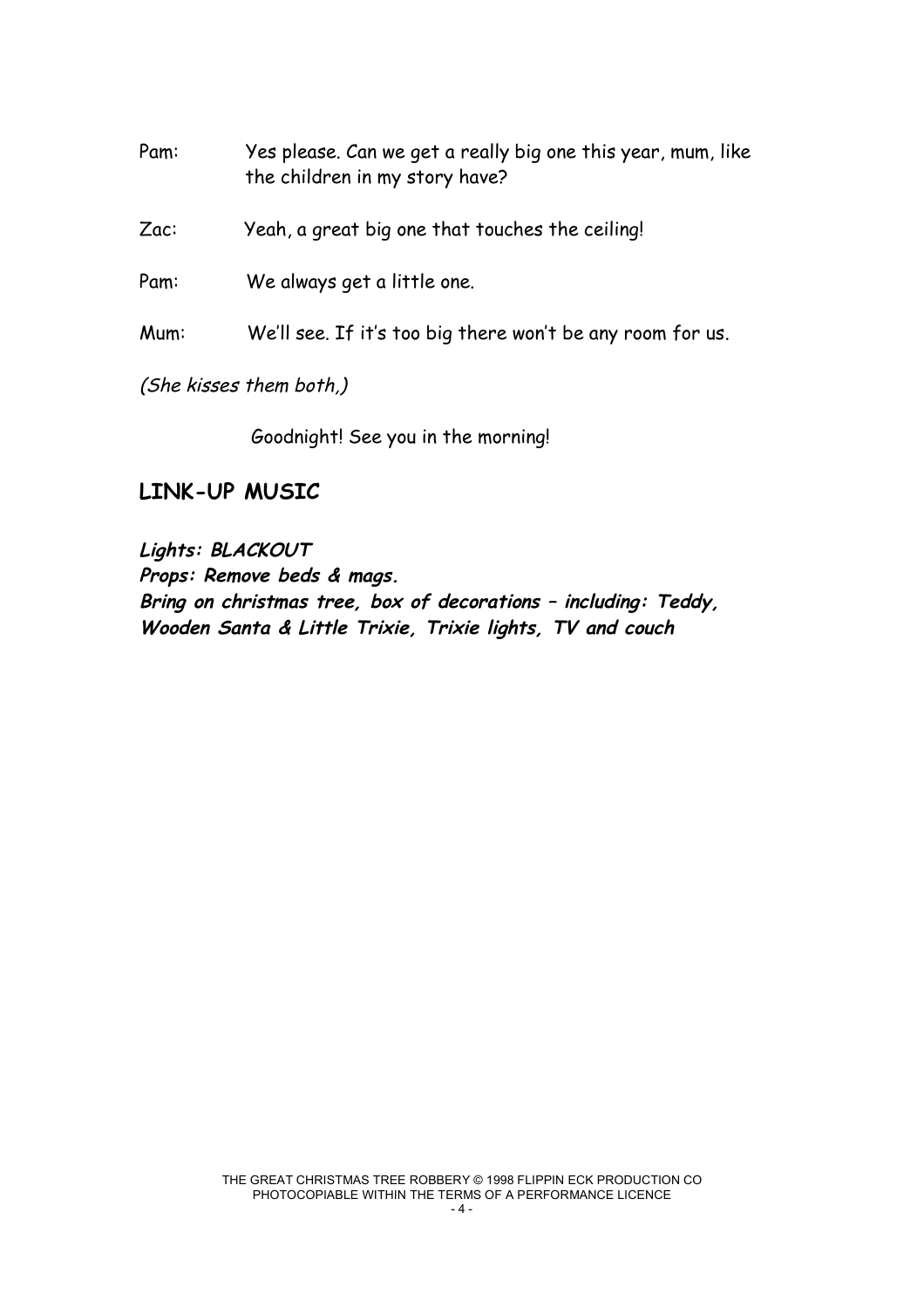# **Scene Three: The Christmas Tree**

#### **Lights: Spot on Narrator**

| Narrator: | In the morning, the family set off for the market. |
|-----------|----------------------------------------------------|
|           | They get the biggest tree they've ever had.        |
|           | They also buy some new baubles to decorate it.     |

#### **Lights: FULL**

(Enter the family with the tree.)

| Pam:                                     | Where are we going to put it?                                                                                     |  |
|------------------------------------------|-------------------------------------------------------------------------------------------------------------------|--|
| Dad:                                     | It'll have to go in the corner, otherwise it'll get in the way.                                                   |  |
| Bob:                                     | Can I put the things on the tree, Mum?                                                                            |  |
| Mum:                                     | We can all help. Did you get the old decorations out of the<br>loft, dear?                                        |  |
| Dad:                                     | Yes, they're in that big box over there.                                                                          |  |
| Bob:                                     | Oh goody!                                                                                                         |  |
| (Bob runs over to grab the decorations.) |                                                                                                                   |  |
| Mum:                                     | Careful Bob! Some of the decorations in that box are<br>very old. I had them on my tree when I was a little girl. |  |

Dad: And that is a long time ago, but she's wearing well, aren't you, my little flower?

(He gives her a cuddle.)

Zac: Did you, mum, which ones?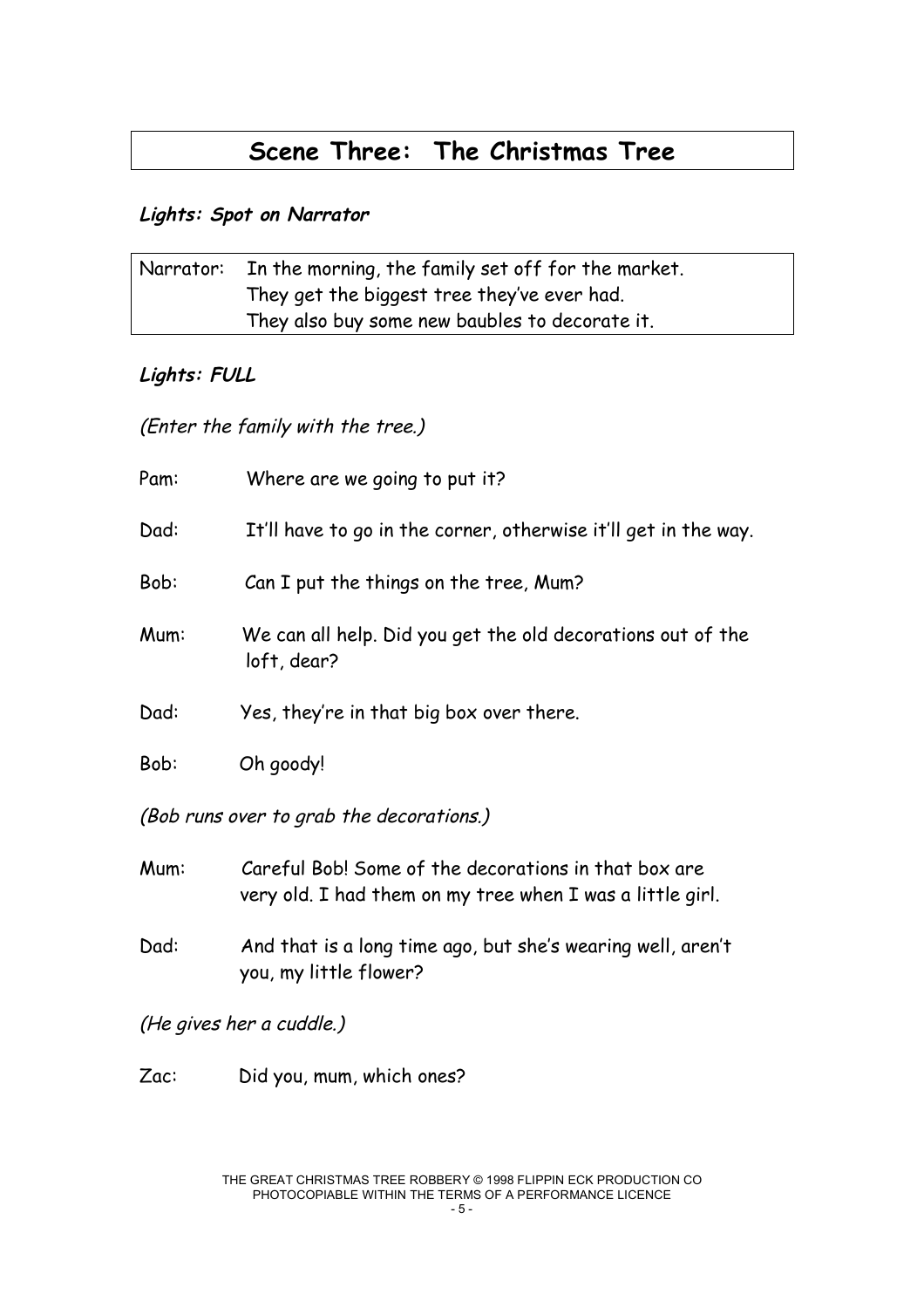| Mum: | Let me see. Here you are. This old teddy was made by my<br>gran.                                                                                                                                   |
|------|----------------------------------------------------------------------------------------------------------------------------------------------------------------------------------------------------|
| Pam: | Granny Carter?                                                                                                                                                                                     |
| Mum: | Yes, and my dad made that little wooden Santa and I<br>painted it.                                                                                                                                 |
| Zac  | Cor! You're good at art mum! That's beautiful!                                                                                                                                                     |
| Mum: | But this is my favourite. We got this little Trixie in one of the<br>big West End stores when my granddad took me to the<br>pantomime to see Sleeping Beauty with my friend. I loved her.          |
| Dad: | Come on, you lot! Let's start dressing the tree. I've put the<br>lights on already. Here look! It's almost like being at Blackpool.<br>Soon we'll be able to charge people to see the decorations. |

# **SONG: OUR LOVELY CHRISTMAS TREE**

# **Lights: BLACKOUT**

#### **LINK-UP MUSIC**

#### **Props: Leave stage as it is.**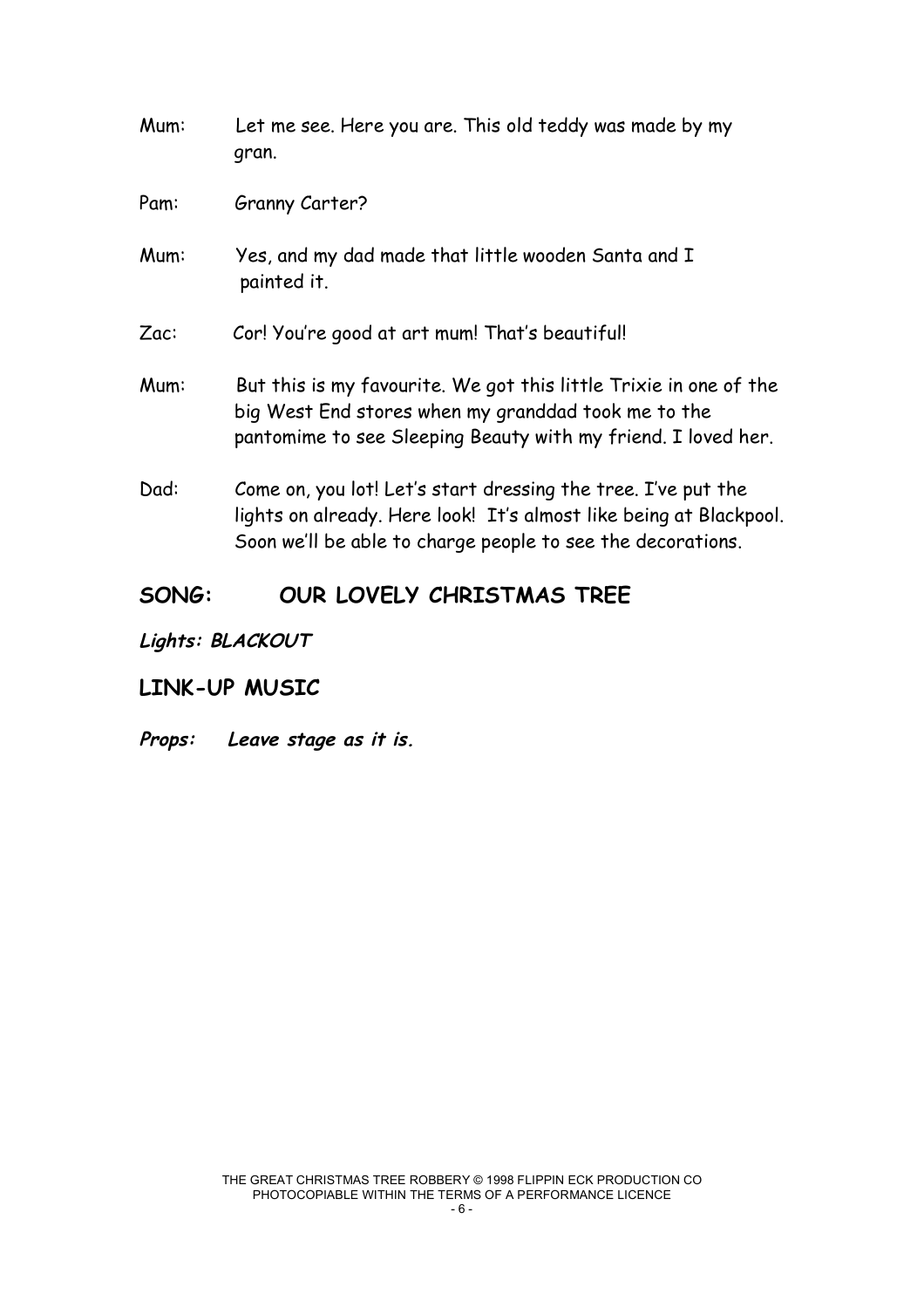# **Scene Four: The Great Christmas Tree Robbery**

#### **Lights: Spot on Narrators**

| Narrator: | That night when the family went to sleep, the Great        |
|-----------|------------------------------------------------------------|
|           | Christmas Tree Robbery took place, just like it had in the |
|           | story that Pam was reading.                                |
|           | Every Christmas tree in the world disappeared and when the |
|           | children awoke in the morning they found their lovely tree |
|           | had gone.                                                  |

#### **Lights: FULL**

(Pam. Zac and Bob come in. Zac goes straight over to the tv and switches it on. Bob notices that the Christmas tree has gone.)

Bob: Where's it gone?

#### Newscaster (off Stage):

Last night all the Christmas Trees in the world disappeared. People are completely baffled as to why this has happened, and some suspect that it may be an extra-terrestrial force that has caused it. There are no trees in any of the markets or shops.

The Prime Minister said that this serious situation is going to cause a lot of sadness to the children of the world and that all countries must get together to solve the problem. The leader of the Opposition said…….

(Pam turns the tv off.)

Pam: Oh my goodness! I know about this!

Zac: What do you mean? Have you seen the spacemen?

Pam: No, it's in my story. It's the story I've been reading in that book I got from the jumble sale. I knew there was something strange about that book.

> THE GREAT CHRISTMAS TREE ROBBERY © 1998 FLIPPIN ECK PRODUCTION CO PHOTOCOPIABLE WITHIN THE TERMS OF A PERFORMANCE LICENCE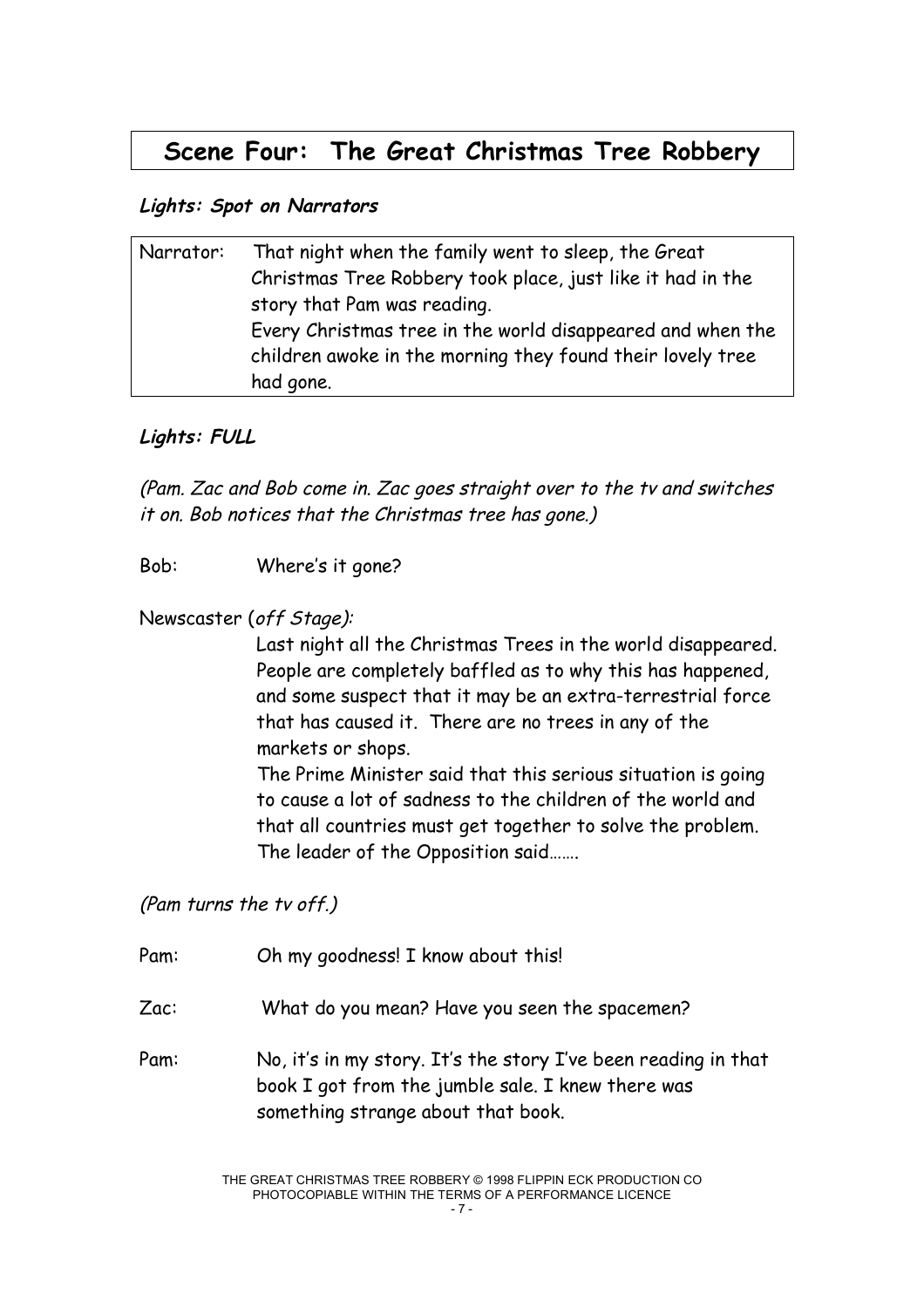| Zac: | (Groaning) Huh oh!               |
|------|----------------------------------|
| Bob: | I want my tree back! (He cries.) |
| Pam: | Where's that book?               |

Lights: Spot on Narrators

| Narrator: | Pam looks for it and finds it in a corner of the room. It has |
|-----------|---------------------------------------------------------------|
|           | a Trixie sitting on the top of it.                            |

### **Lights: Full**

| Trixie: | Hello, Pam!                                                                                                                                                      |
|---------|------------------------------------------------------------------------------------------------------------------------------------------------------------------|
| Pam:    | Oh, who are you?                                                                                                                                                 |
| Trixie: | Pam, I'm Trixie and I am here to help. You are the only one<br>who can solve the problem of the missing trees because<br>you have the special power of the book. |
| Pam:    | (Frightened.) I haven't finished reading the story. I don't<br>know what happens.                                                                                |
| Trixie: | You will, Pam. I'll help you with it but no one else can go near<br>that book. It is too powerful and they may get hurt.                                         |
|         | (Zac and Bob come over to see who Pam is talking to.)                                                                                                            |
| Zac:    | Talking to yourself again, eh Pam. What's going on?                                                                                                              |
| Pam:    | I'm the only one who can solve the Great Christmas Tree<br>Robbery. The answer is in that book. The Fairy said.                                                  |
| Zac:    | What Fairy? Oh my goodness, have we all gone mad? Let's<br>have a look at that book!                                                                             |
| Trixie: | Don't touch the book, Zac, or                                                                                                                                    |

(Zac touches the book and freezes.)

THE GREAT CHRISTMAS TREE ROBBERY © 1998 FLIPPIN ECK PRODUCTION CO PHOTOCOPIABLE WITHIN THE TERMS OF A PERFORMANCE LICENCE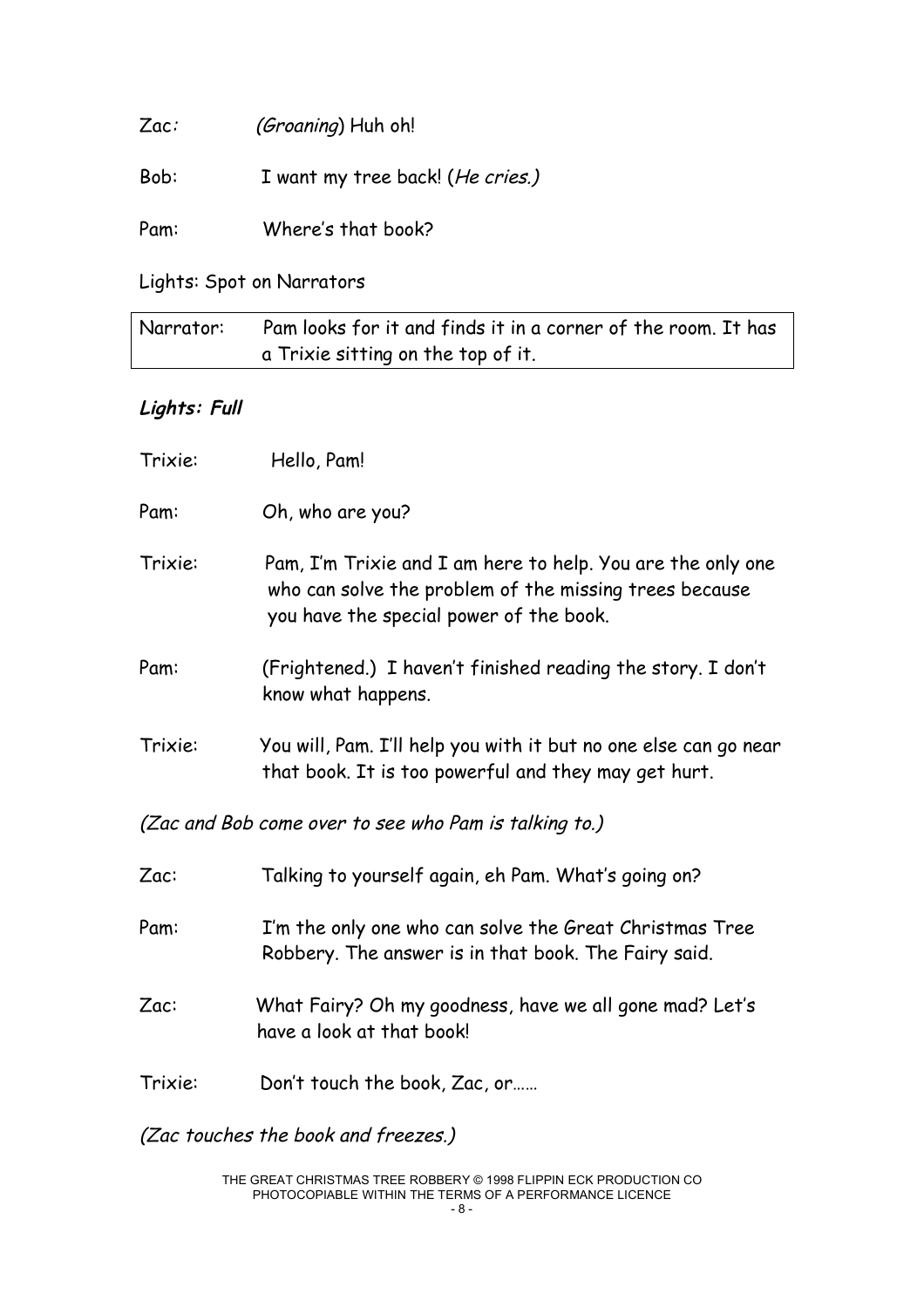| Pam:    | She told you not to touch the book. Why don't you ever<br>listen?        |
|---------|--------------------------------------------------------------------------|
| Bob:    | I want my Zac. (He runs over and touches Zac and freezes as<br>$well.$ ) |
| Trixie: | I think I can help.                                                      |

(She waves her wand over the pair of them and they unfreeze.)

Now, don't go near the book again! Only Pam can touch that book. It's too powerful. Next time you might get really hurt.

Zac: I'm sorry and thanks for unfreezing me. I was really worried I was going to miss the match on Saturday. Here, you couldn't wave that wand over my team so that we win the cup this season could you?

Pam: Zac, shut up!

Trixie: You'd better start reading it again, Pam, to see what happens.

#### **Lights: Spot on Narrators**

| Narrator: | Pam reads on through the next chapter to discover that the     |
|-----------|----------------------------------------------------------------|
|           | Spirit of Grump has stolen all the Christmas trees and taken   |
|           | them to the Forest of Grump.                                   |
|           | Grump hates Christmas. He had a very unhappy childhood and     |
|           | doesn't want anyone to enjoy Christmas. He's been working on   |
|           | this plan for some years and now he's managed to steal all the |
|           | trees.                                                         |

#### **Lights: Full**

Pam: It says that there's only one path to the Forest of Grump and that is through Pantomime Land.

> THE GREAT CHRISTMAS TREE ROBBERY © 1998 FLIPPIN ECK PRODUCTION CO PHOTOCOPIABLE WITHIN THE TERMS OF A PERFORMANCE LICENCE  $-9 -$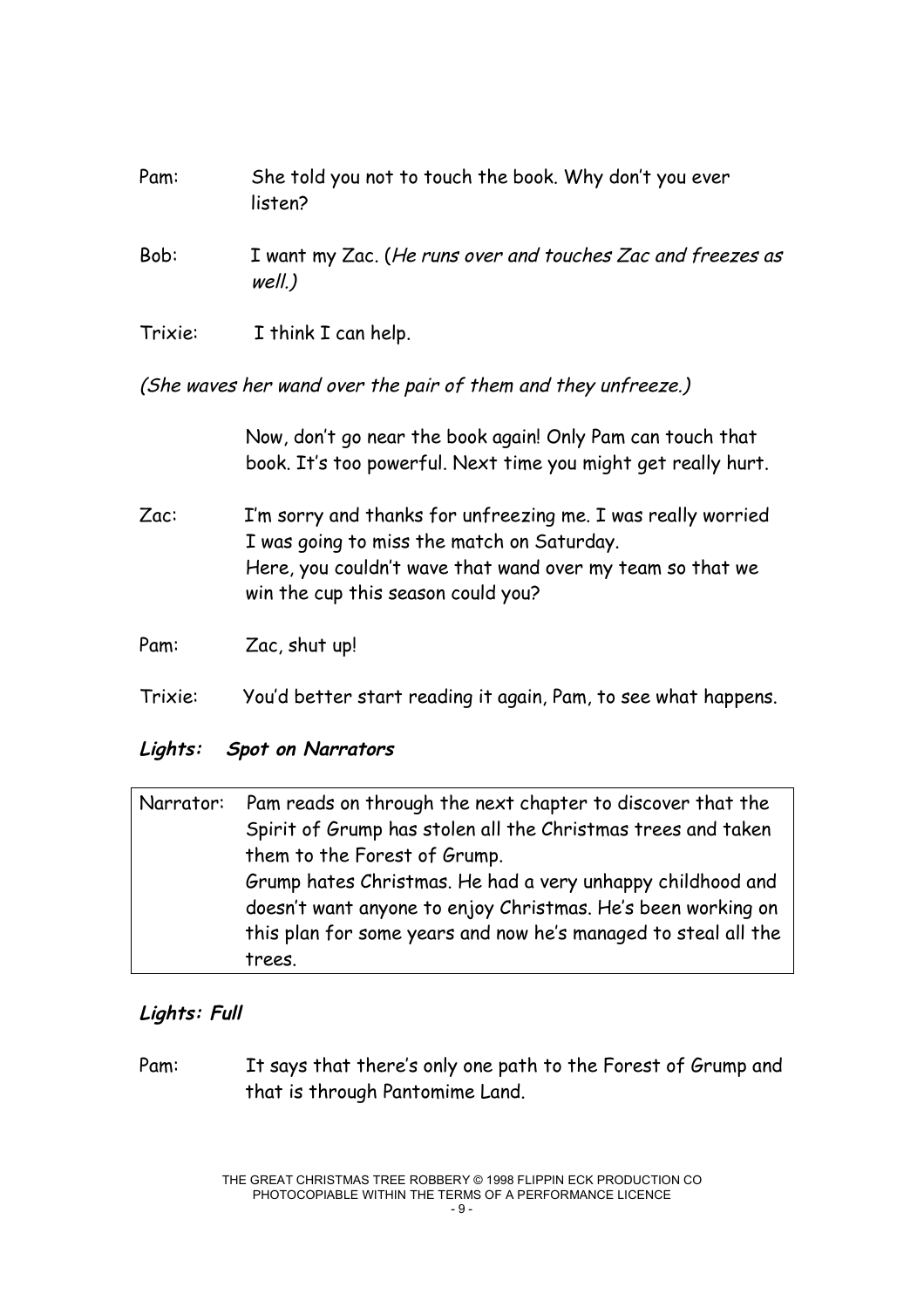- Trixie: I know that Grump. He's a real trickster. You won't be able to just go through Pantomime Land. He'll make it very difficult for you.
- Pam: You're right! I can't read anymore. The pages won't turn. It says "No more clues 'til Pantomime Land."
- Trixie: Well, I can get you there, but it'll take a lot of power. Close your eyes everyone!

# **SONG: IT'S A NIGHT FOR MAGIC**

**Lights: BLACKOUT**

**Props: Clear stage.**

**Put on gold boxes of all sizes to make it look like <sup>a</sup> sparkly golden cave. Pendulum clock on wall with genie lamp inside.**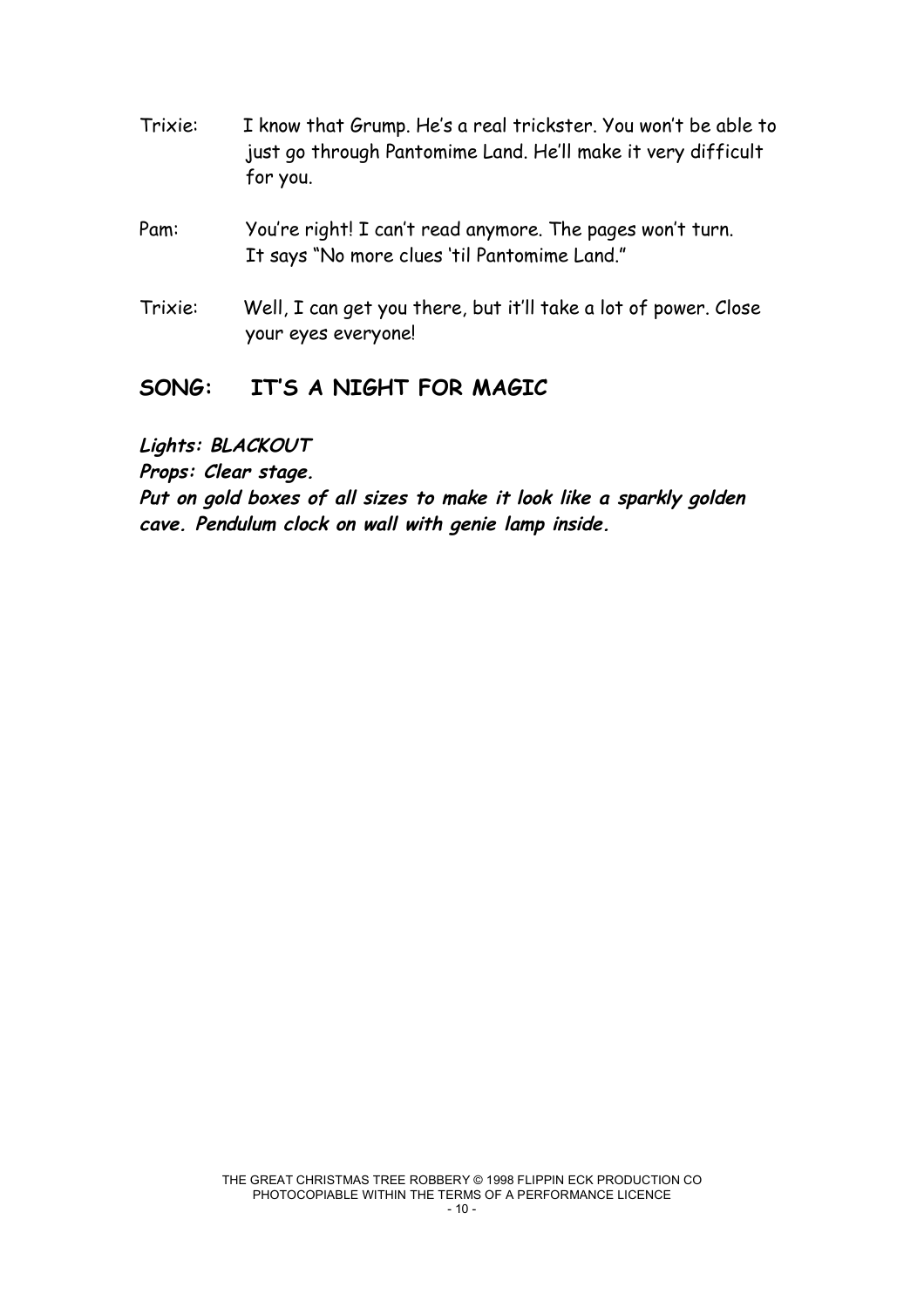# **Scene Five - Aladdin's Cave**

#### **Lights: Spot on Narrators**

| Narrator: | The children arrive in Pantomime Land.                     |
|-----------|------------------------------------------------------------|
|           | And I've suddenly gone into rhyme.                         |
|           | There are clues they must get to help them find the trees. |
|           | But they really don't have too much time.                  |

#### **Lights: FULL**

### (Enter Troupe)

| Pam:    | Oh isn't this a beautiful place! A cave made of gold.                                             |
|---------|---------------------------------------------------------------------------------------------------|
| Bob:    | It's all shiny and pretty.                                                                        |
| Trixie: | It must be Aladdin's cave.                                                                        |
| Zac     | And that over there must be his lamp. I'm going to give it a<br>rub to see if the Genie is in it. |

#### **Lights: Spot on Narrators**

| Narrator: | But they cannot go near it.                                |
|-----------|------------------------------------------------------------|
|           | It's held by a spell                                       |
|           | And Pam must work out what to do.                          |
|           | She must read through the book 'til she comes to the place |
|           | Where the story reveals the first clue.                    |

#### **Lights: Full**

| Trixie: | Pam, you will have to read on. Can you turn the page now?                   |
|---------|-----------------------------------------------------------------------------|
| Pam:    | Yes, the pages are moving again.                                            |
| Trixie: | We will have to find out how we can get to the lamp and<br>break the spell. |

THE GREAT CHRISTMAS TREE ROBBERY © 1998 FLIPPIN ECK PRODUCTION CO PHOTOCOPIABLE WITHIN THE TERMS OF A PERFORMANCE LICENCE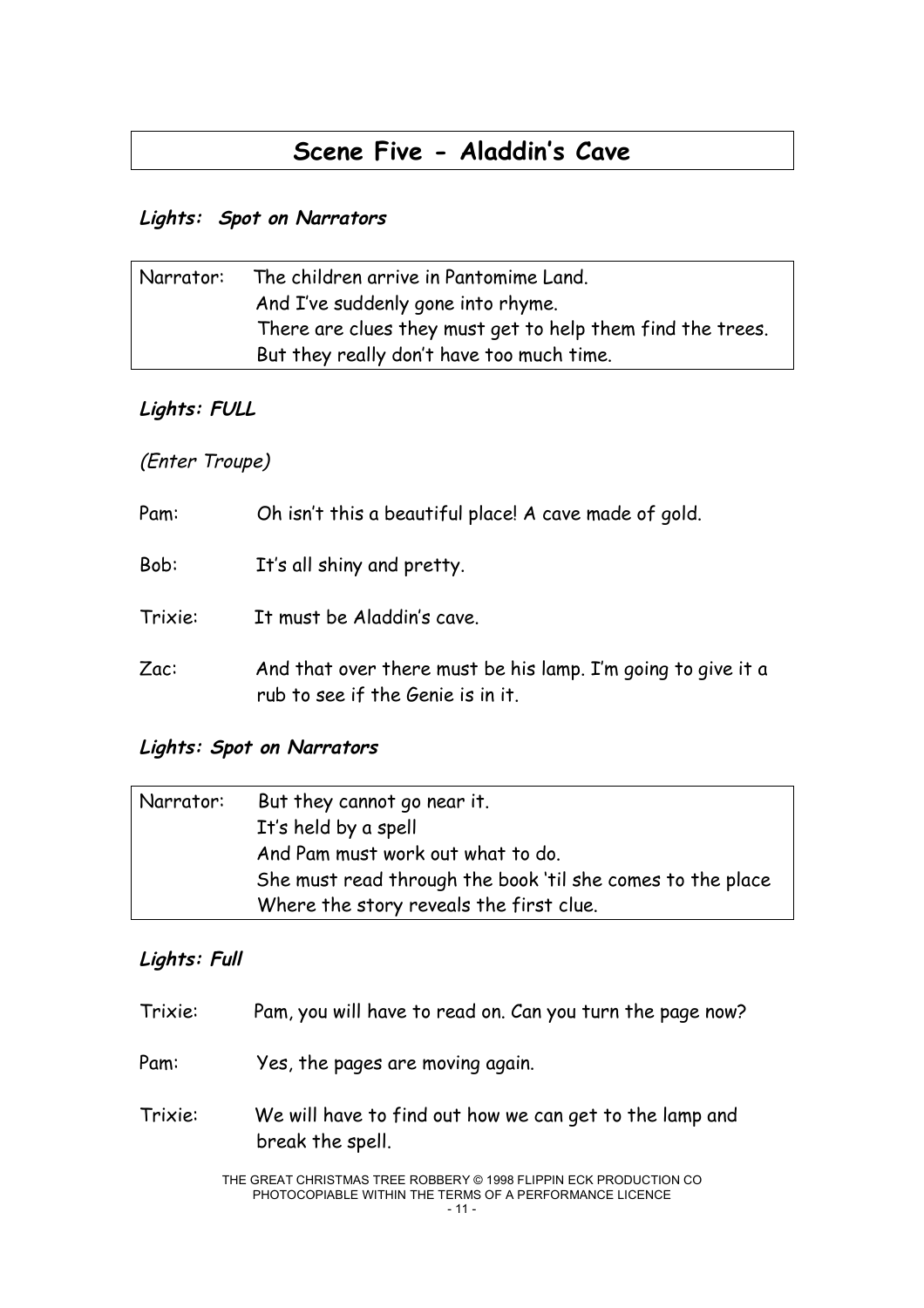| Pam: | Let me find where I got to. Oh look! It's us in this picture<br>and we're in this cave. How strange! It says that if we don't<br>find the clue, we'll be here for ever and ever. |
|------|----------------------------------------------------------------------------------------------------------------------------------------------------------------------------------|
| Zac  | We're playing a Man United on Saturday. I'm not missing<br>that!                                                                                                                 |
| Bob: | It's boring in here and we've got no tv.                                                                                                                                         |

#### **Lights: Spot on Narrators**

| Narrator: | For hours they search 'til they're all tired out. |
|-----------|---------------------------------------------------|
|           | Then Pam reads the page a fifth time.             |
|           | When she gets to the end her eyes light up.       |
|           |                                                   |

#### **Lights: Full**

| Pam:    | There's a bit that's not written in rhyme.<br>I've got it. It's here! Well, I think that it is.<br>"The pendulum of time leads to where? |
|---------|------------------------------------------------------------------------------------------------------------------------------------------|
| Trixie: | It's that clock. It must be, with the pendulum. It must be<br>inside.                                                                    |
| Zac     | It's not working. We'll have to wind it up.                                                                                              |
| Pam:    | You're good at winding things up, Zac, especially me.                                                                                    |
|         | (Zac goes to the clock and looks inside. He finds an old lamp.)                                                                          |
|         | Everyone: It's Aladdin's lamp.                                                                                                           |

(Zac rubs the lamp and <sup>a</sup> genie appears.)

Genie: Hello my friends. I understand you are looking for the path to the Forest of Grump. Well, my dears, you'll have to go through Sleeping Beauty's castle to get there and there's all that thicket to get through. Not an easy job I have to say, because it's been growing for almost a hundred years.

THE GREAT CHRISTMAS TREE ROBBERY © 1998 FLIPPIN ECK PRODUCTION CO PHOTOCOPIABLE WITHIN THE TERMS OF A PERFORMANCE LICENCE